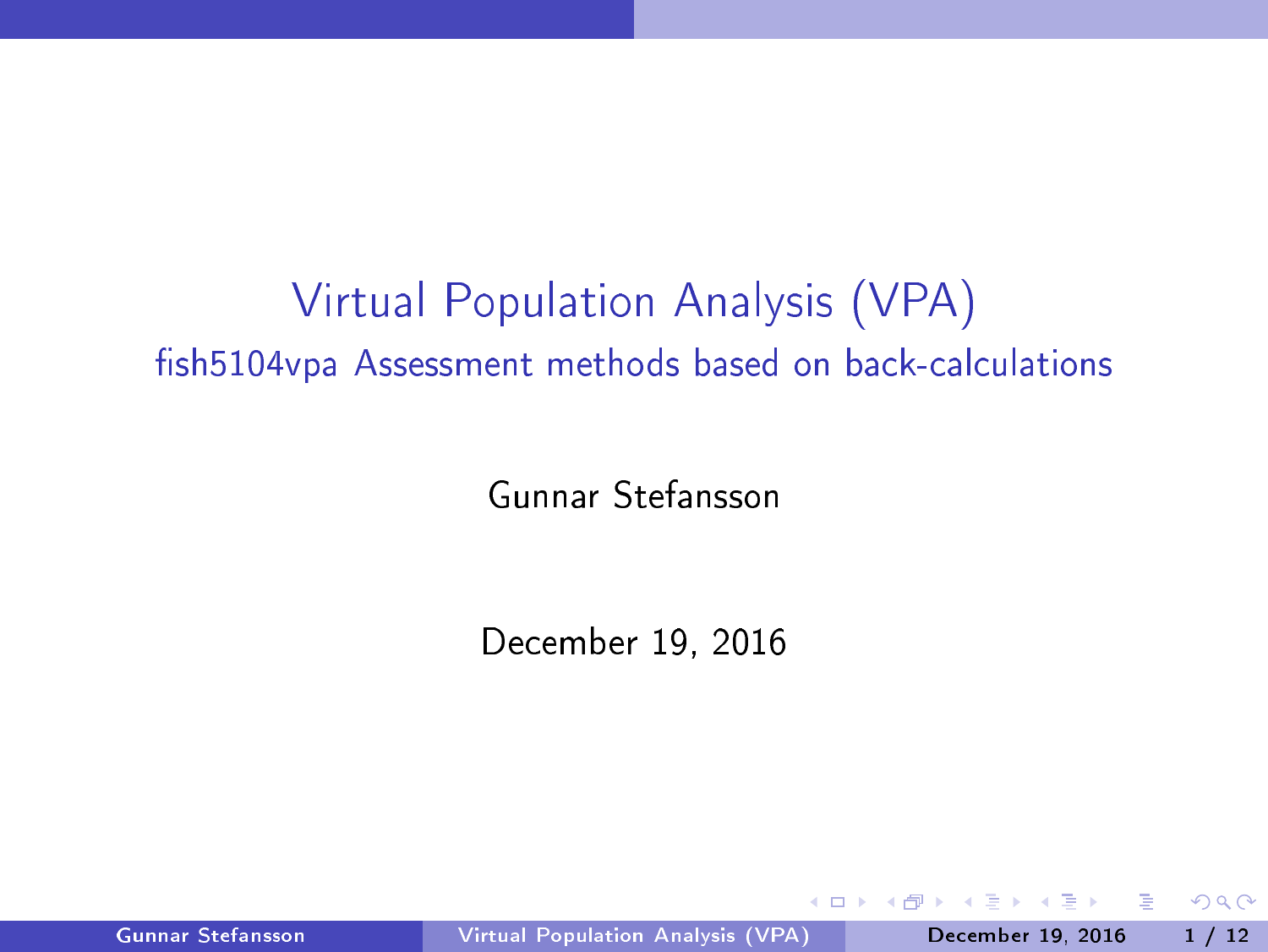## **Traditional VPA**

Assumptions of VPA:

- $\bullet$  F is assumed to be known in the last year
- $\bullet$  *M* is assumed to be known
- Catch is assumed to be without error

VPA is based on the following equations:

Stock equation

$$
N_{a+1,y+1}=e^{-Z_{ay}}\,N_{ay}
$$

Cat
h equation

$$
\mathcal{C}_{ay} = \frac{F_{ay}}{Z_{ay}} (1 - e^{-Z_{ay}}) N_{ay}
$$

<span id="page-1-0"></span> $\equiv$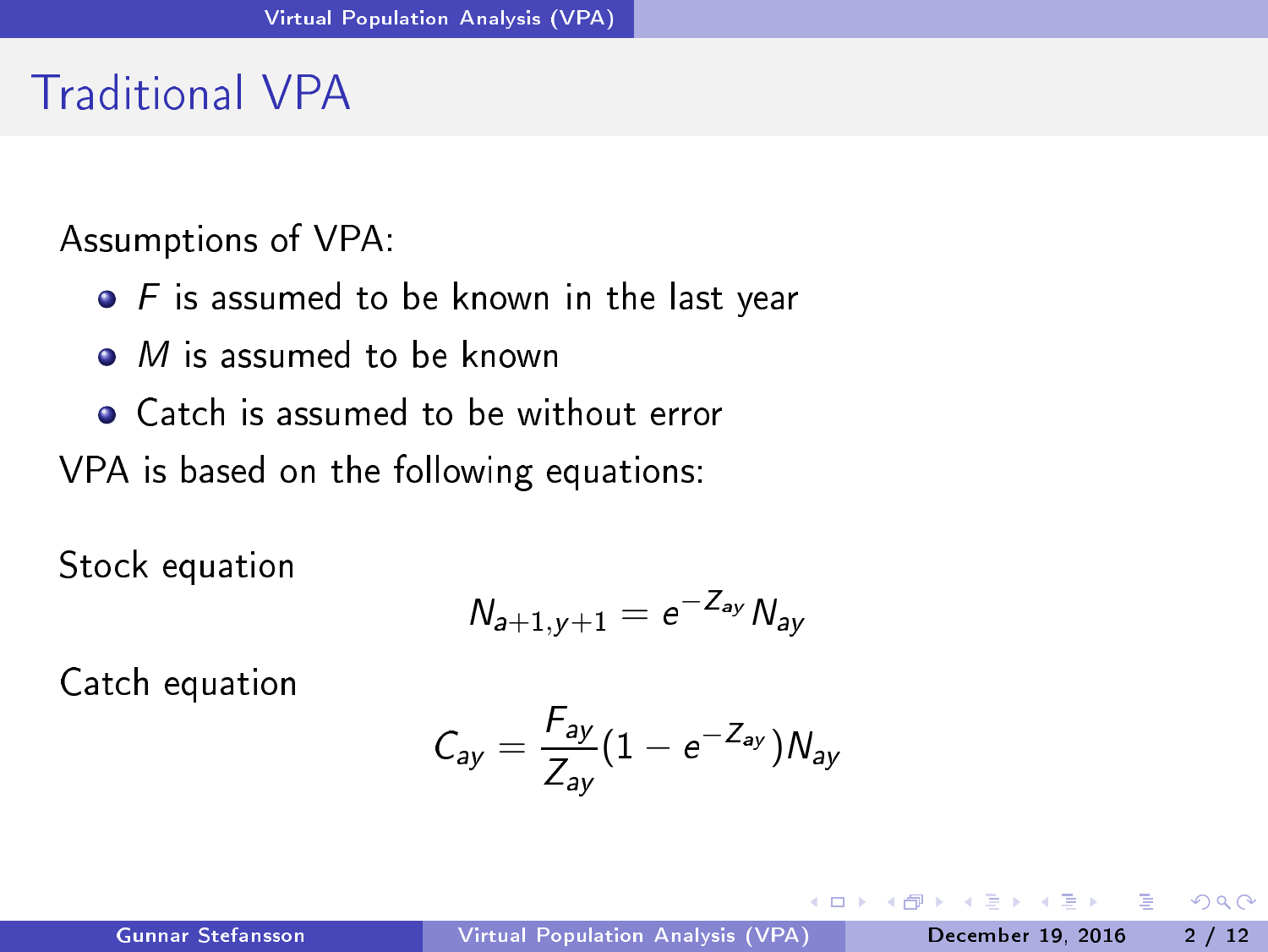## Traditional VPA - The last year

 $F$  is given in the last year <sup>F</sup> is given in the last year

<sup>M</sup> is given

Cat
h is given

Solve the catch equation with respect to N

$$
N_{ay} = \frac{C_{ay}}{\frac{F_{ay}}{Z_{ay}}(1 - e^{-Z_{ay}})}
$$

Þ

<span id="page-2-0"></span> $QQ$ 

 $\leftarrow$   $\Box$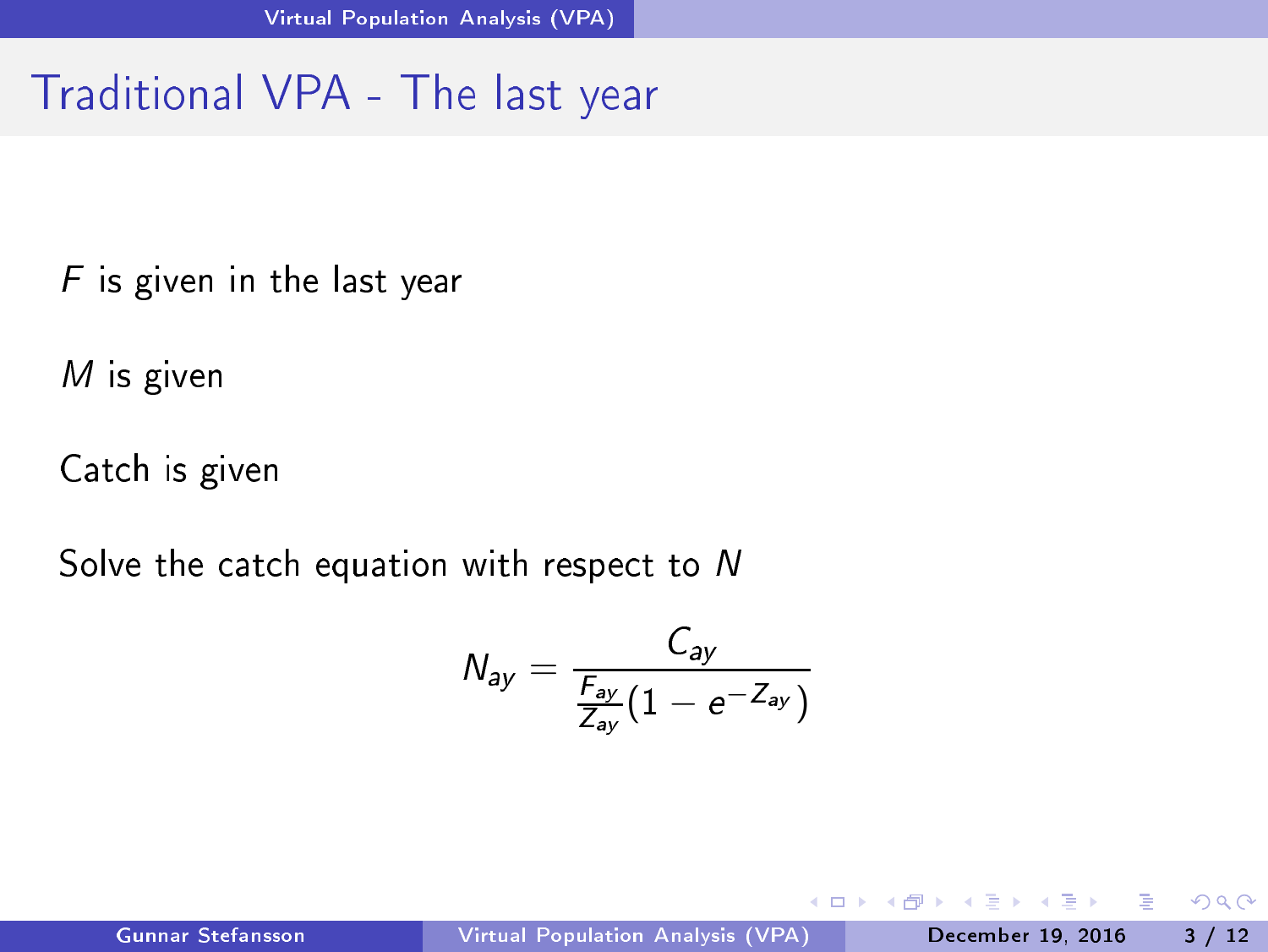## Traditional VPA - Penultimate year

Have N for last year  $(y + 1)$ 

$$
C_{ay} = \frac{F_{ay}}{Z_{ay}} (1 - e^{-Z_{ay}}) e^{Z_{ay}} N_{a+1,y+1}
$$

The catch equation is not easy to solve with regards to <sup>F</sup> .

Use numerical methods



<span id="page-3-0"></span> $\blacksquare$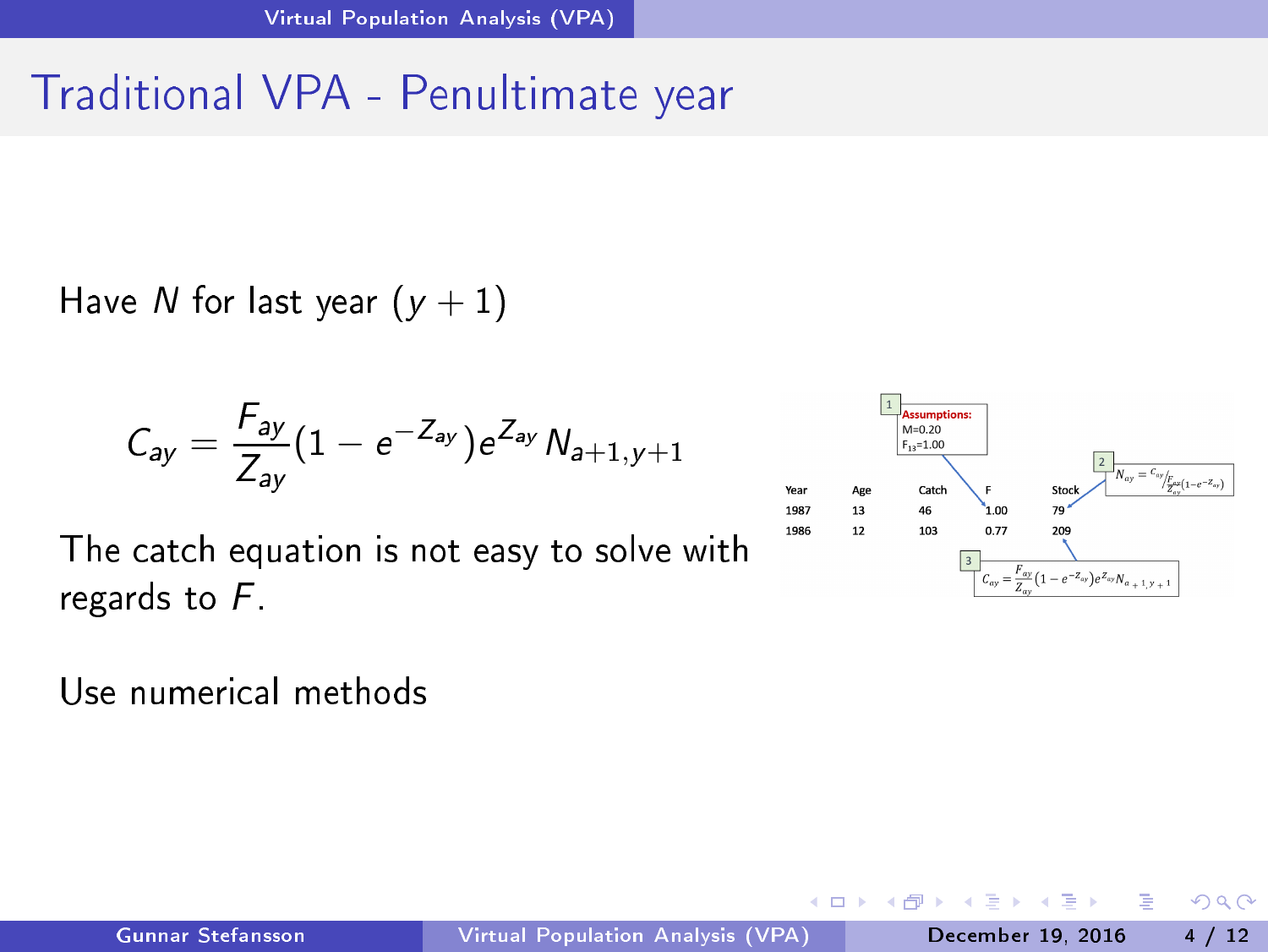#### F on the oldest age

#### $F$  of the oldest ages is an average of younger years

4 0 8

<span id="page-4-0"></span> $298$ 

э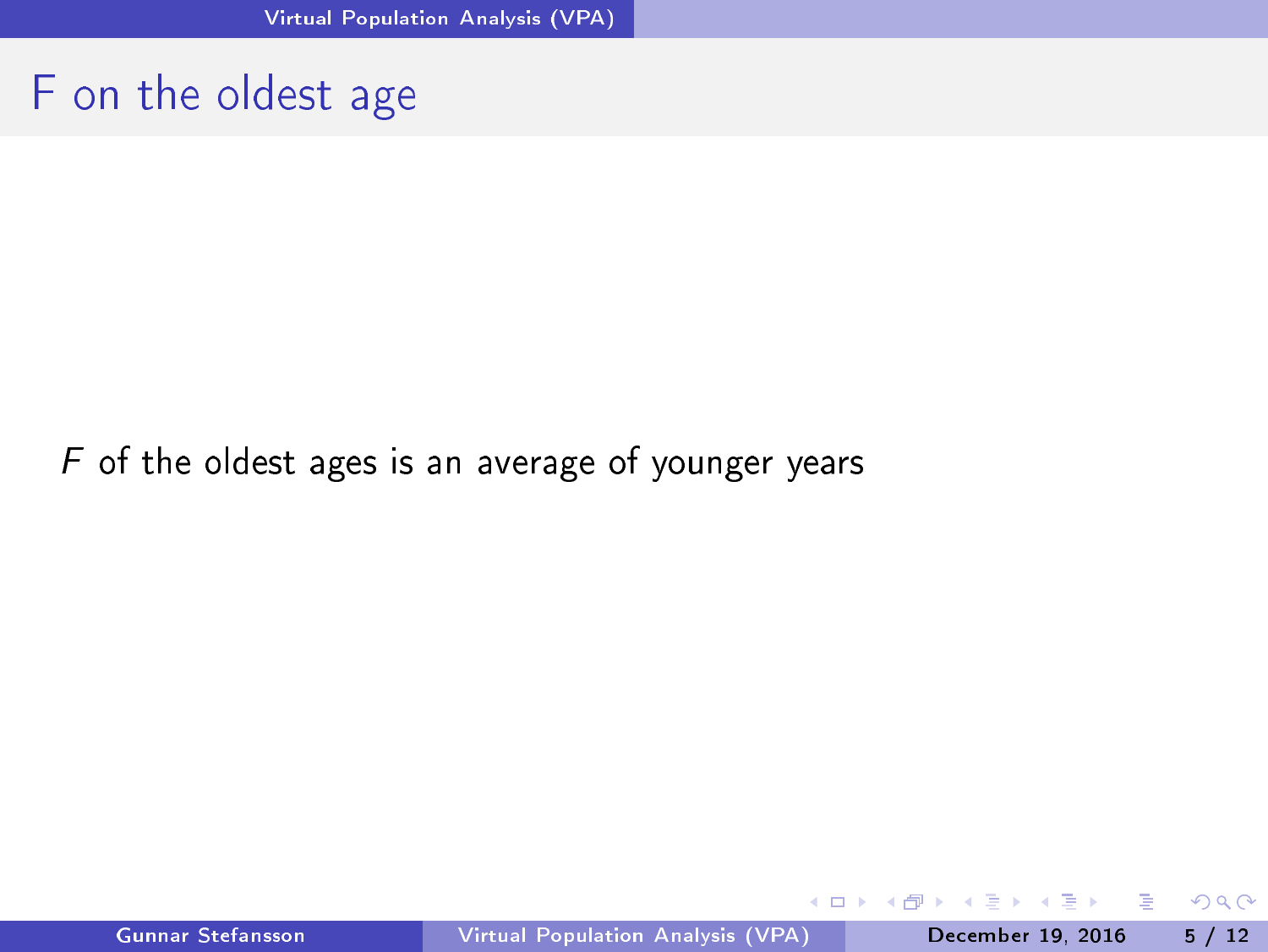#### Backcalculating a cohort

Can now back-calculate the entire cohort, year by year

| Year | Age | Catch | F    | Stock  |
|------|-----|-------|------|--------|
| 1987 | 13  | 46    | 1.00 | 79     |
| 1986 | 12  | 103   | 0.77 | 209    |
| 1985 | 11  | 217   | 0.66 | 492    |
| 1984 | 10  | 512   | 0.66 | 1159   |
| 1983 | 9   | 2054  | 0.95 | 3648   |
| 1982 | 8   | 7666  | 1.05 | 12770  |
| 1981 | 7   | 12710 | 0.64 | 29474  |
| 1980 | 6   | 15119 | 0.38 | 52576  |
| 1979 | 5   | 13772 | 0.21 | 79358  |
| 1978 | 4   | 16286 | 0.17 | 114847 |
| 1977 | 3   | 2614  | 0.02 | 143157 |

Assumptions :

 $M = 0.20$  $F13 = 1.00$ 

 $\rightarrow$   $\equiv$   $\rightarrow$ 

<span id="page-5-0"></span>э

4 0 8 4 母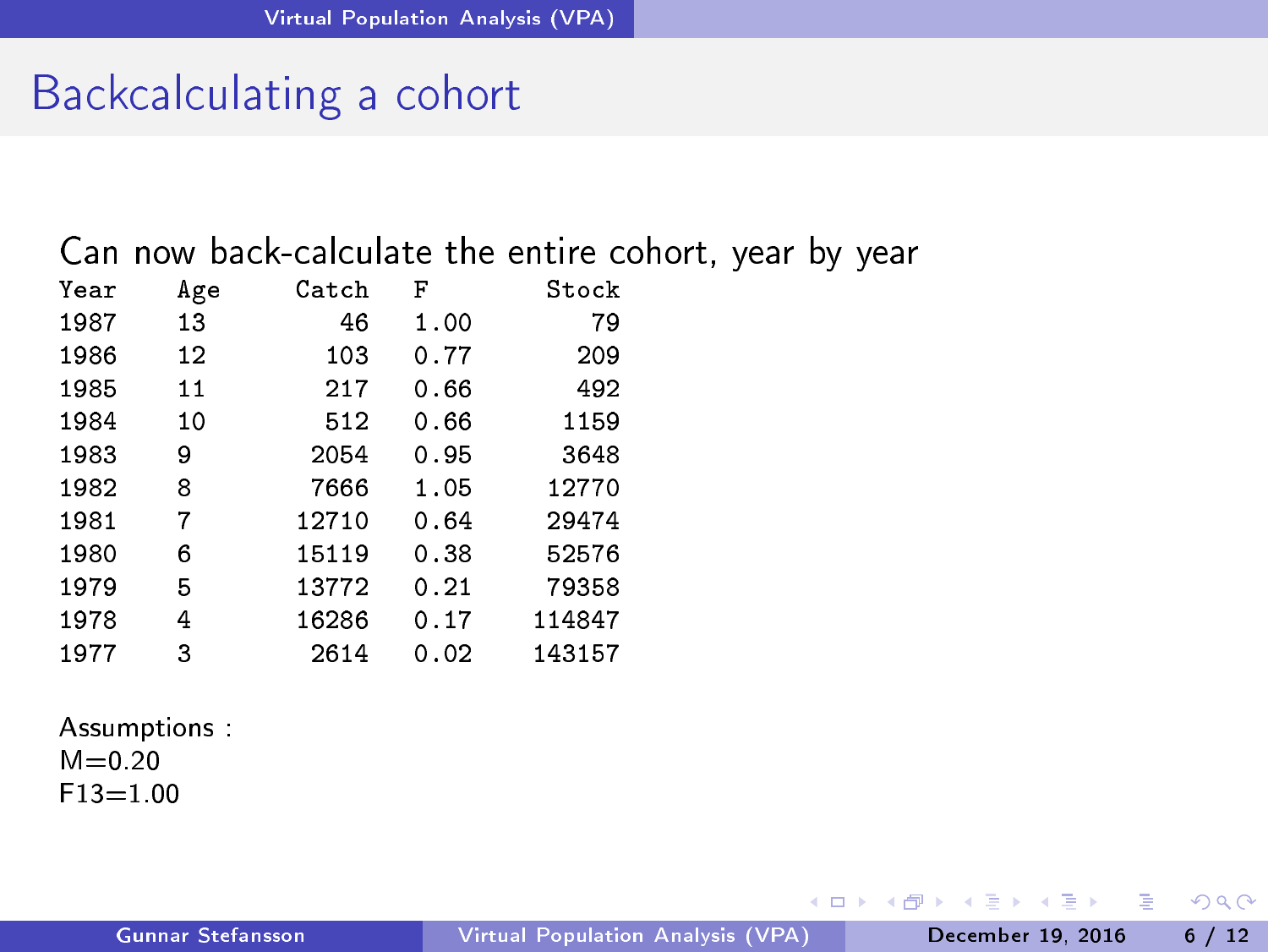## VPAs using different input Fs should be compared

| Year | Age | Catch | F    | Stock  |
|------|-----|-------|------|--------|
| 1987 | 13  | 46    | 0.80 | 91     |
| 1986 | 12  | 103   | 0.70 | 223    |
| 1985 | 11  | 217   | 0.63 | 510    |
| 1984 | 10  | 512   | 0.64 | 1182   |
| 1983 | 9   | 2054  | 0.93 | 3675   |
| 1982 | 8   | 7666  | 1.05 | 12804  |
| 1981 | 7   | 12710 | 0.64 | 29516  |
| 1980 | 6   | 15119 | 0.38 | 52628  |
| 1979 | 5   | 13772 | 0.21 | 79422  |
| 1978 | 4   | 16286 | 0.17 | 114924 |
| 1977 | 3   | 2614  | 0.02 | 143252 |

#### Assumptions:  $M = 0.20$  $F13 = 0.80$

4 0 8

4 個 →

 $\mathbf{y} = \mathbf{y} \oplus \mathbf{y}$ 

<span id="page-6-0"></span>э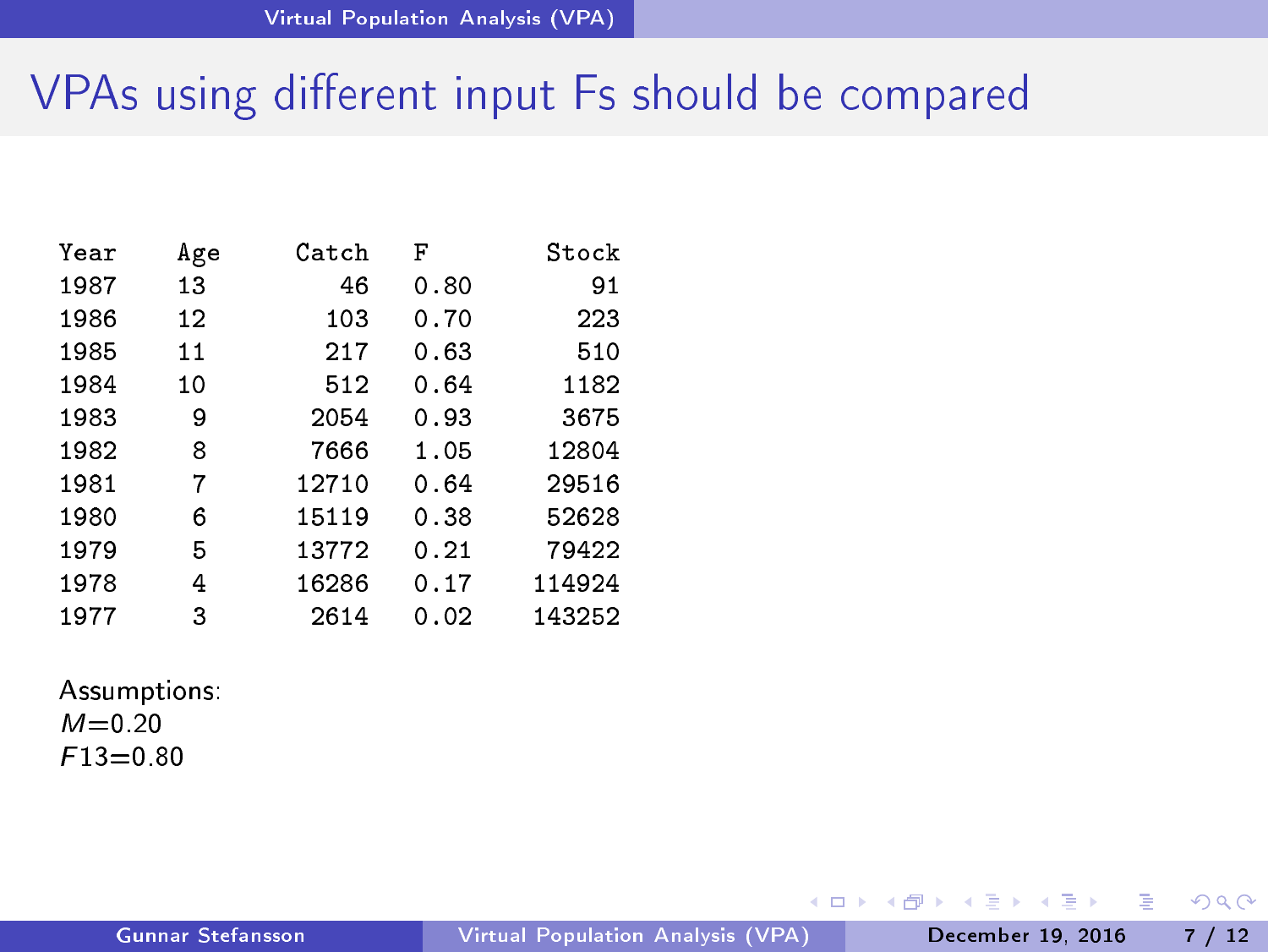Convergen
e properties of VPA



Figure : The above figure describes the size of a year-class for a variety of assumptions of fishing mortality.

 $\sim$ 

<span id="page-7-0"></span>. p Э

4 母

4 0 8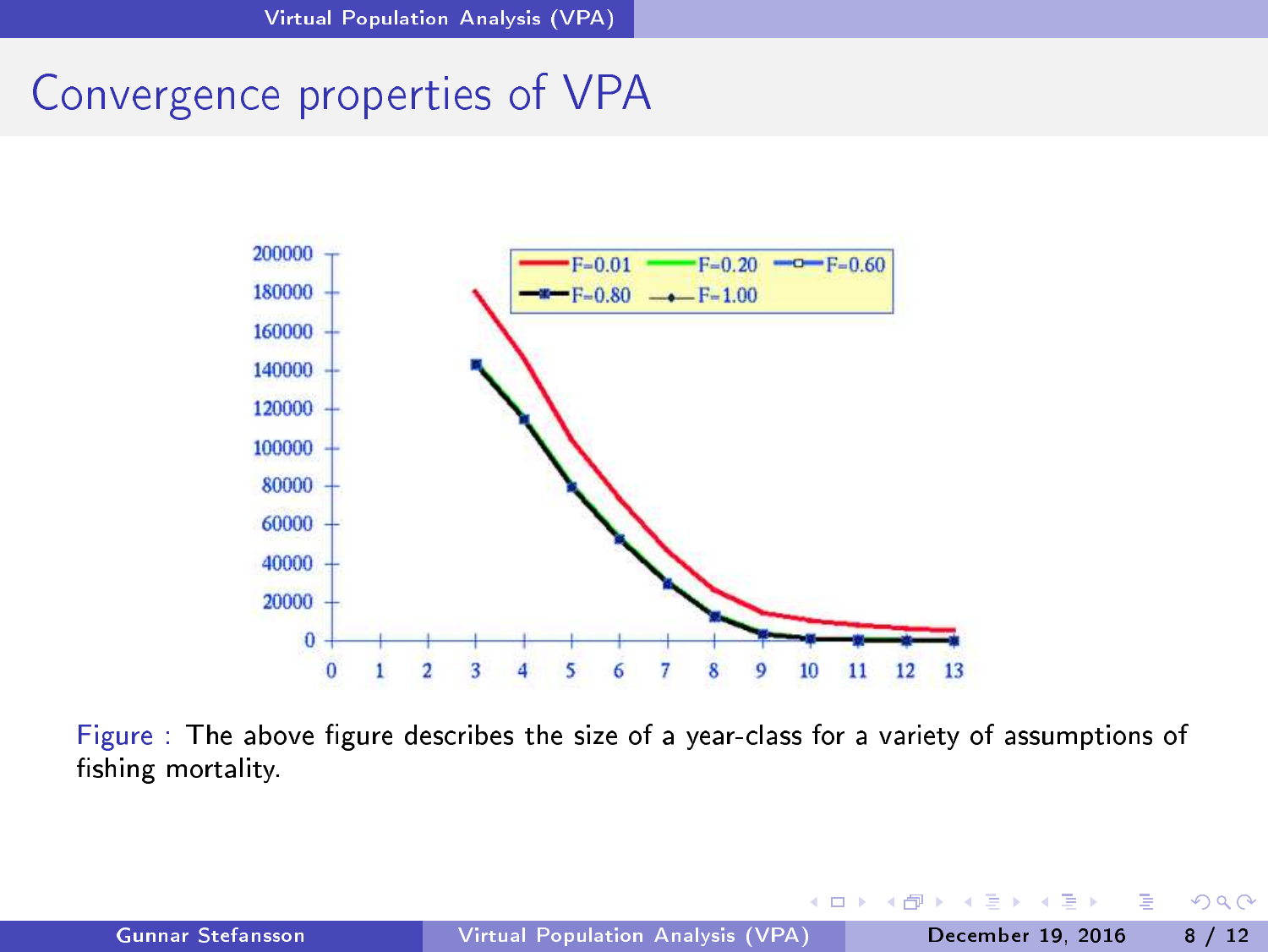# Revising assumptions for the last year

#### $F$  in the last year = Average of earlier





<span id="page-8-0"></span> $\leftarrow$   $\Box$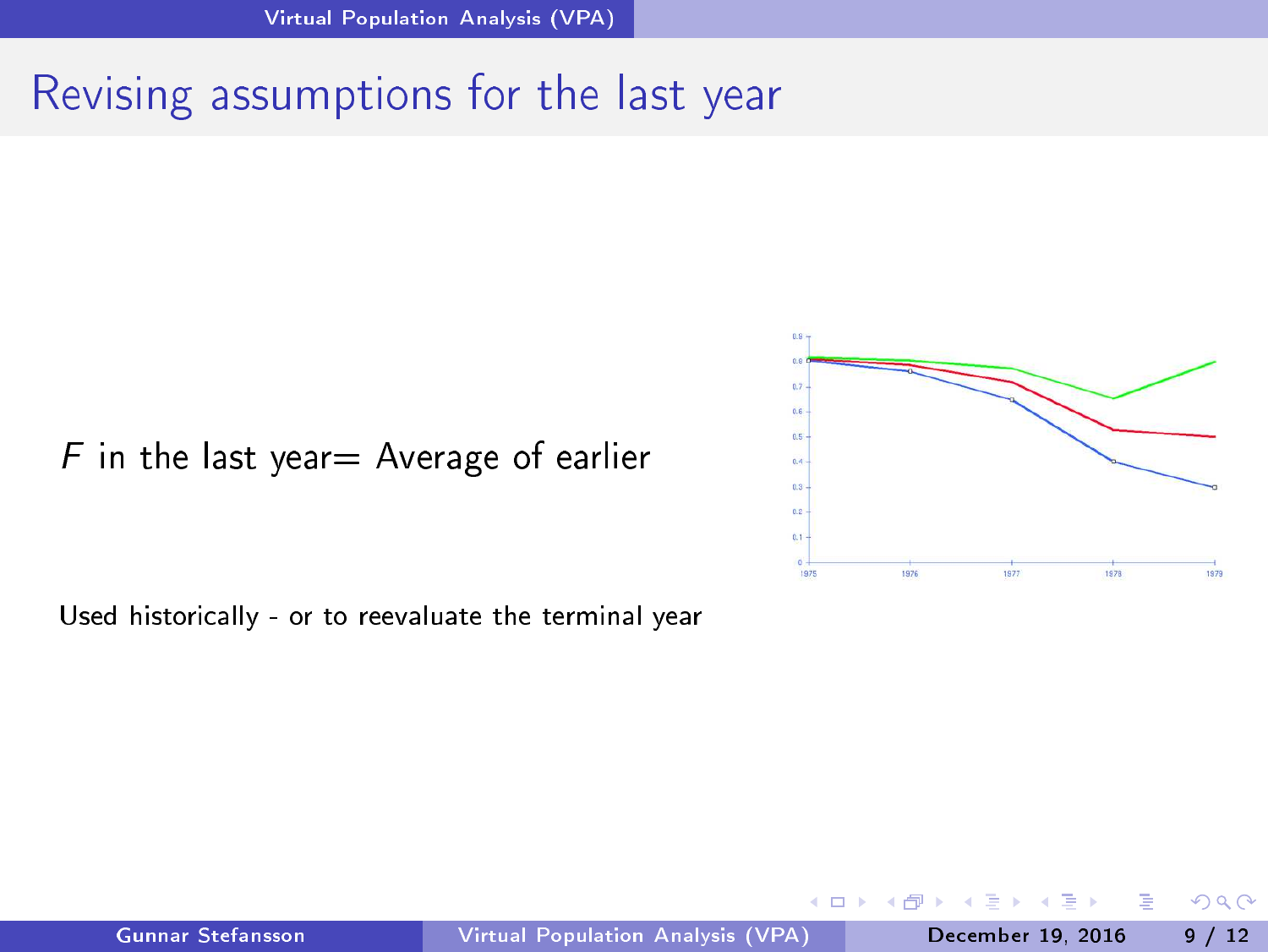#### The selection pattern



Forskur. Nokkur veiðimynstur.

Figure : Fishing pattern by age= Scaled F

 $\leftarrow$   $\Box$ 

Þ

<span id="page-9-0"></span>Þ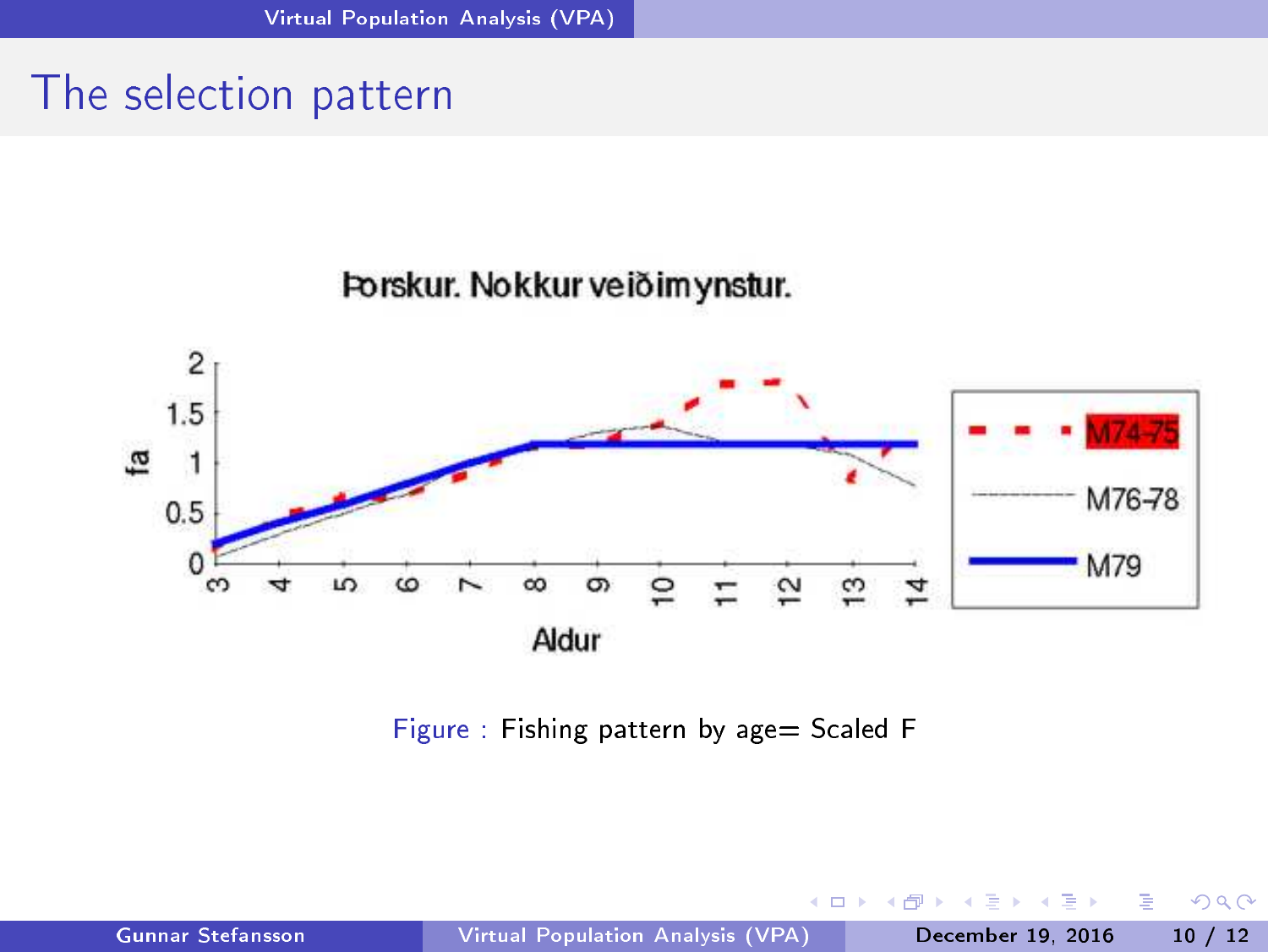# Revising the last year

To re-estimate the last year:

- $\bullet$  assume constant  $F$
- **Q** use effort data
- $u_{\rm max}$  the survey index survey index survey index survey index survey index survey index survey index survey in
- o use more elaborate "tuning"
- move to statistical methods

Ξ÷

<span id="page-10-0"></span>э